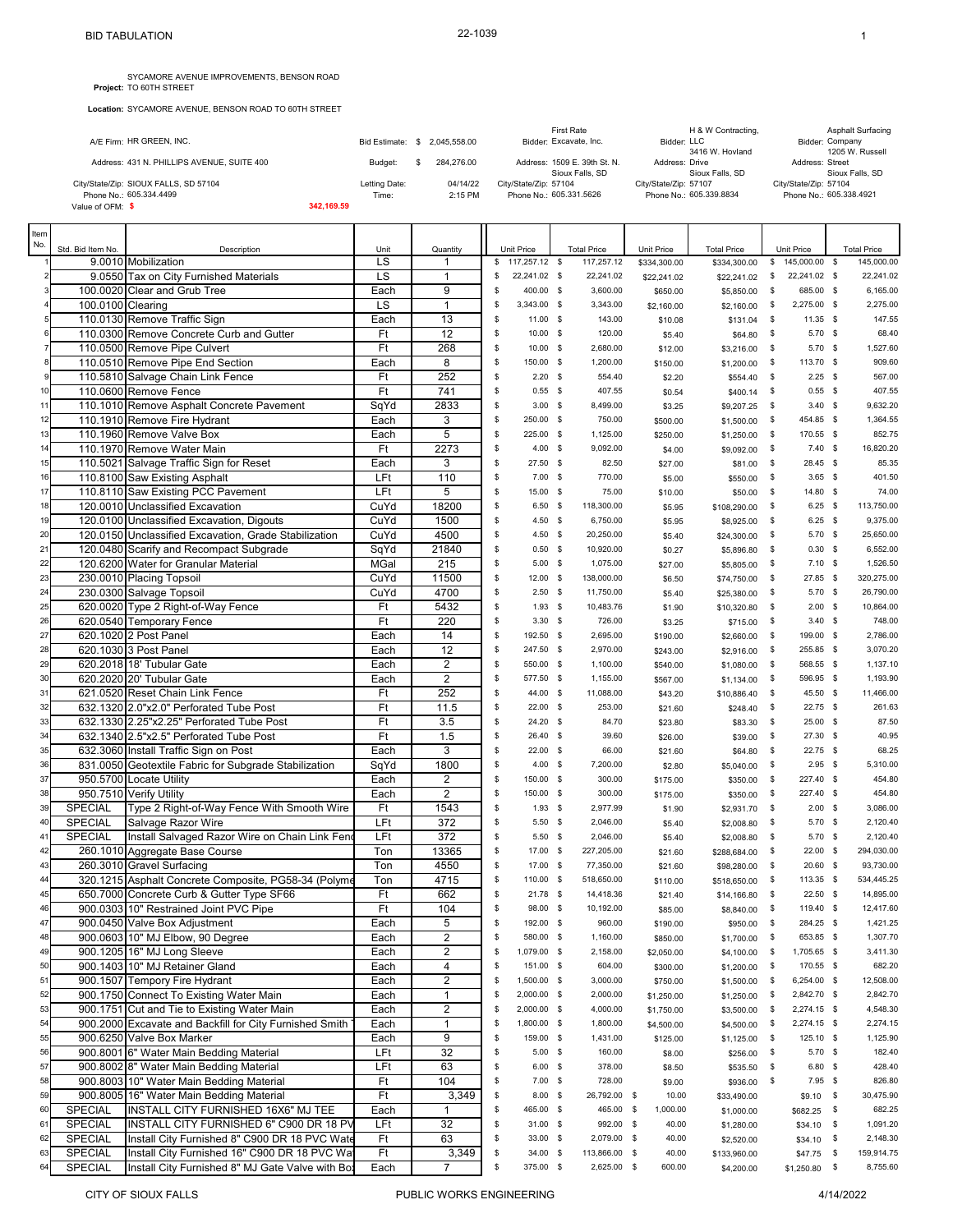**Location:** SYCAMORE AVENUE, BENSON ROAD TO 60TH STREET

|                                            |                      |              |                              | <b>First Rate</b>     | H & W Contracting,             |                       | <b>Asphalt Surfacing</b>           |
|--------------------------------------------|----------------------|--------------|------------------------------|-----------------------|--------------------------------|-----------------------|------------------------------------|
| A/E Firm: HR GREEN, INC.                   | <b>Bid Estimate:</b> | 2.045.558.00 | Bidder: Excavate, Inc.       |                       | Bidder: LLC<br>3416 W. Hovland |                       | Bidder: Company<br>1205 W. Russell |
|                                            |                      |              |                              |                       |                                |                       |                                    |
| Address: 431 N. PHILLIPS AVENUE, SUITE 400 | Budget:              | 284.276.00   | Address: 1509 E. 39th St. N. |                       | Address: Drive                 | Address: Street       |                                    |
|                                            |                      |              |                              | Sioux Falls, SD       | Sioux Falls, SD                |                       | Sioux Falls, SD                    |
| City/State/Zip: SIOUX FALLS, SD 57104      | Letting Date:        | 04/14/22     | City/State/Zip: 57104        | City/State/Zip: 57107 |                                | City/State/Zip: 57104 |                                    |
| Phone No.: 605.334.4499                    | Time:                | $2:15$ PM    | Phone No.: 605.331.5626      |                       | Phone No.: 605.339.8834        |                       | Phone No.: 605.338.4921            |
| Value of OFM: \$                           | 342.169.59           |              |                              |                       |                                |                       |                                    |

| Item<br>No. |                                     |                                                                 |                         |                 |          |                         |             |                                   |                        |                           |                          |              |                                |
|-------------|-------------------------------------|-----------------------------------------------------------------|-------------------------|-----------------|----------|-------------------------|-------------|-----------------------------------|------------------------|---------------------------|--------------------------|--------------|--------------------------------|
| 65          | Std. Bid Item No.<br><b>SPECIAL</b> | Description<br>Install City Furnished 16" MJ Gate Valve with Bo | Unit<br>Each            | Quantity<br>2   | \$       | Unit Price<br>875.00 \$ |             | <b>Total Price</b><br>1,750.00 \$ | Unit Price<br>1,100.00 | <b>Total Price</b>        | Unit Price<br>\$2,501.60 | \$           | <b>Total Price</b><br>5,003.20 |
| 66          | <b>SPECIAL</b>                      | Install City Furnished 16"X8" MJ Tee                            | Each                    | $6\overline{6}$ | \$       | 475.00 \$               |             | 2,850.00 \$                       | 900.00                 | \$2,200.00                |                          | \$           | 4,093.50                       |
| 67          | <b>SPECIAL</b>                      | Install City Furnished 16" MJ Elbow, 45 Degree                  | Each                    | $\overline{2}$  | \$       | 310.00 \$               |             | 620.00 \$                         | 1,000.00               | \$5,400.00<br>\$2,000.00  | \$682.25                 | - \$         | 909.70                         |
| 68          | SPECIAL                             | Install City Furnished 8"X6"MJ Reducer                          | Each                    | $\overline{7}$  | \$       | 260.00 \$               |             | 1,820.00 \$                       | 350.00                 | \$2,450.00                | \$454.85<br>\$284.25     | -\$          | 1,989.75                       |
| 69          | SPECIAL                             | Install City Furnished 10" MJ Long Sleeve                       | Each                    | $\mathbf{1}$    | \$       | 260.00 \$               |             | 260.00 \$                         | 500.00                 | \$500.00                  | \$341.10                 | \$           | 341.10                         |
| 70          | <b>SPECIAL</b>                      | Install City Furnished 16" MJ Long Sleeve                       | Each                    | 1               | \$       | 285.00 \$               |             | 285.00 \$                         | 650.00                 | \$650.00                  | \$454.85                 | -\$          | 454.85                         |
| 71          | <b>SPECIAL</b>                      | Install City Furnished 6" MJ Retainer Gland                     | Each                    | 10              | \$       | $26.00$ \$              |             | 260.00 \$                         | 75.00                  | \$750.00                  | \$85.30                  | \$           | 853.00                         |
| 72          | SPECIAL                             | Install City Furnished 8" MJ Retainer Gland                     | Each                    | 28              | \$       | 26.00 \$                |             | 728.00 \$                         | 100.00                 | \$2,800.00                | \$125.10                 | -\$          | 3,502.80                       |
| 73          | <b>SPECIAL</b>                      | Install City Furnished 10" MJ Retainer Gland                    | Each                    | 3               | S        | 26.00 \$                |             | 78.00 \$                          | 135.00                 | \$405.00                  | \$142.15                 | -\$          | 426.45                         |
| 74          | <b>SPECIAL</b>                      | Install City Furnished 16" MJ Retainer Gland                    | Each                    | 30              | S        | 51.00 \$                |             | 1,530.00 \$                       | 200.00                 | \$6,000.00                | \$153.50                 | -\$          | 4,605.00                       |
| 75          | <b>SPECIAL</b>                      | Install City Furnished Fire Hydrant                             | Each                    | 8               | S        | 1,100.00 \$             |             | 8,800.00 \$                       | 1,200.00               | \$9,600.00                | \$1,705.65               | \$           | 13,645.20                      |
| 76          | 634.0110                            | <b>Traffic Control</b>                                          | SqFt                    | 268             | \$       | $2.20$ \$               |             | 589.60 \$                         | 2.20                   | \$589.60                  | \$2.25                   | \$           | 603.00                         |
| 77          |                                     | 634.0120 Traffic Control, Miscellaneous                         | LS                      | $\mathbf{1}$    | S        | 8,360.00 \$             |             | 8,360.00 \$                       | 10,000.00              | \$10,000.00               | \$8,641.85               | \$           | 8,641.85                       |
| 78          |                                     | 634.0285 Type 3 Barricade, 8' Double Sided                      | Each                    | 14              | \$       | 88.00                   | $\mathbf s$ | 1,232.00 \$                       | 86.50                  | \$1,211.00                | \$90.95                  | \$           | 1,273.30                       |
| 79          | <b>SPECIAL</b>                      | <b>Temporary Gravel Access Road</b>                             | Ton                     | 1167            | \$       | 17.00 \$                |             | 19,839.00 \$                      | 21.60                  | \$25,207.20               | \$20.60                  | \$           | 24,040.20                      |
| 80          |                                     | 110.1700 Remove Silt Fence                                      | Ft                      | 872             | \$       | $0.28$ \$               |             | 244.16 \$                         | 0.27                   | \$235.44                  | \$2.25                   | \$           | 1,962.00                       |
| 81          |                                     | 730.0100 Cover Crop Seeding                                     | Bu                      | 6               | \$       | 110.00 \$               |             | 660.00 \$                         | 108.00                 | \$648.00                  | \$27.30                  | \$           | 163.80                         |
| 82          |                                     | 730.0251 Special Permanent Seed Mixture 1                       | Lb                      | 153             | S        | 33.00 \$                |             | 5,049.00 \$                       | 32.50                  | \$4,972.50                | \$17.05                  | -\$          | 2,608.65                       |
| 83          |                                     | 731.0100 Fertilizing                                            | Lb                      | 3600            | S        | $0.94$ \$               |             | 3,384.00 \$                       | 0.90                   | \$3,240.00                | \$1.15                   | -\$          | 4,140.00                       |
| 84          |                                     | 731.0200 Weed Control                                           | SqYd                    | 52805           | \$       | $0.01$ \$               |             | 528.05 \$                         | 0.02                   | \$1,056.10                | \$0.05                   | -\$          | 2.640.25                       |
| 85          |                                     | 731.0210 Weed Control - Project                                 | LS                      | $\mathbf{1}$    | S        | 1,210.00 \$             |             | 1,210.00 \$                       | 1,190.00               | \$1,190.00                | \$170.55                 | - \$         | 170.55                         |
| 86          |                                     | 732.0200 Fiber Mulching                                         | Ton                     | 22              | S        | 1,595.00 \$             |             | 35,090.00 \$                      | 1,570.00               | \$34,540.00               | \$1,080.25               | -\$          | 23,765.50                      |
| 87          |                                     | 734.0105 Erosion Control Blanket                                | SqYd                    | 93              | \$       | $1.10$ \$               |             | 102.30 \$                         | 1.10                   | \$102.30                  | \$1.80                   | \$           | 167.40                         |
| 88          |                                     | 734.0154 12" Diameter Erosion Control Wattle                    | Ft                      | 980             | S        | $2.81$ \$               |             | 2,753.80 \$                       | 2.75                   | \$2,695.00                | \$3.65                   | -\$          | 3,577.00                       |
| 89          |                                     | 734.0601 Silt Fence                                             | Ft                      | 872             | \$       | $3.41 \quad$ \$         |             | 2,973.52 \$                       | 3.35                   | \$2,921.20                | \$1.80                   | \$           | 1,569.60                       |
| 90          |                                     | 734.0610 Mucking Silt Fence                                     | CuYd                    | 12              | S        | 2.00                    | $\mathbf s$ | $24.00$ \$                        | 2.00                   | \$24.00                   | \$1.15                   | -\$          | 13.80                          |
| 91          |                                     | 734.0620 Repair Silt Fence                                      | Ft                      | 80              | \$       | $0.11$ \$               |             | $8.80$ \$                         | 0.12                   | \$9.60                    | \$2.25                   | \$           | 180.00                         |
| 92          |                                     | 734.5010 Sweeping                                               | Hour                    | 20              | \$       | 55.00 \$                |             | 1,100.00 \$                       | 130.00                 | \$2,600.00                | \$189.60                 | -\$          | 3,792.00                       |
| 93          |                                     | 734.6001 Temporary Vehicle Tracking Control                     | Each                    | $\overline{2}$  | \$       | 400.00 \$               |             | 800.00 \$                         | 650.00                 | \$1,300.00                | \$284.25                 | \$           | 568.50                         |
| 94          |                                     | 734.6006 Concrete Washout Area                                  | Each                    | $\overline{2}$  | \$       | 200.00 \$               |             | 400.00 \$                         | 270.00                 | \$540.00                  | \$682.25                 | \$           | 1,364.50                       |
| 95          |                                     | 450.0123 18" RCP Class 3, Furnish                               | Ft<br>Ft                | 215             | \$<br>\$ | 35.62 \$                |             | 7,658.30 \$                       | 35.65                  | \$7,664.75                | \$45.50                  | \$           | 9,782.50<br>7,331.50           |
| 96<br>97    |                                     | 450.0130 18" RCP, Install<br>450.0143 24" RCP Class 3, Furnish  | Ft                      | 215<br>225      | \$       | 32.00 \$<br>53.78       | $\mathbf s$ | 6,880.00 \$<br>12,100.50 \$       | 45.00<br>53.80         | \$9,675.00                | \$34.10                  | -\$<br>\$    | 15,345.00                      |
| 98          |                                     | 450.0150 24" RCP, Install                                       | Ft                      | 225             | \$       | 39.00 \$                |             | 8,775.00 \$                       | 50.00                  | \$12,105.00               | \$68.20                  | -\$          | 8,190.00                       |
| 99          |                                     | 450.0163 30" RCP Class 3, Furnish                               | Ft                      | 104             | \$       | 78.28 \$                |             | 8,141.12 \$                       | 78.35                  | \$11,250.00<br>\$8,148.40 | \$36.40<br>\$96.65       | \$           | 10,051.60                      |
| 100         |                                     | 450.0170 30" RCP, Install                                       | Ft                      | 104             | \$       | 46.00 \$                |             | 4,784.00 \$                       | 55.00                  | \$5,720.00                | \$39.80                  | \$           | 4,139.20                       |
| 101         |                                     | 450.0183 36" RCP Class 3, Furnish                               | Ft                      | 69              | \$       | 103.31 \$               |             | 7,128.39 \$                       | 103.35                 | \$7,131.15                | \$136.45                 | -\$          | 9,415.05                       |
| 102         |                                     | 450.0190 36" RCP, Install                                       | Ft                      | 69              | \$       | 53.00 \$                |             | 3,657.00 \$                       | 60.00                  | \$4,140.00                | \$51.15                  | \$           | 3,529.35                       |
| 103         |                                     | 450.2204 30" RCP Sloped End, Furnish                            | Each                    | $\overline{4}$  | \$       | 798.00 \$               |             | 3,192.00 \$                       | 805.00                 | \$3,220.00                | \$1,250.80               | \$           | 5,003.20                       |
| 104         |                                     | 450.2205 30" RCP Sloped End, Install                            | Each                    | 4               | \$       | 300.00 \$               |             | 1,200.00 \$                       | 350.00                 | \$1,400.00                | \$568.55                 | -\$          | 2,274.20                       |
| 105         |                                     | 450.2207 36" RCP Sloped End with Bars, Furnish                  | Each                    | 2               | S        | 2,832.00 \$             |             | 5,664.00 \$                       | 2,835.00               | \$5,670.00                | \$3,979.80               | -\$          | 7,959.60                       |
| 106         |                                     | 450.2209 36" RCP Sloped End, Install                            | Each                    | $\overline{2}$  | \$       | 350.00 \$               |             | 700.00 \$                         | 400.00                 | \$800.00                  | \$852.80                 | \$           | 1,705.60                       |
| 107         |                                     | 450.2305 18" RCP Safety End with Bars, Furnish                  | Each                    | 4               | S        | 1,544.00 \$             |             | 6,176.00 \$                       | 1,545.00               | \$6,180.00                | \$2,217.30               | -\$          | 8,869.20                       |
| 108         |                                     | 450.2307 18" RCP Safety End, Install                            | Each                    | 4               | S        | 250.00 \$               |             | 1,000.00 \$                       | 250.00                 | \$1,000.00                | \$284.25                 | -\$          | 1,137.00                       |
| 109         |                                     | 450.2309 24" RCP Safety End with Bars, Furnish                  | Each                    | 6               | S        | 2,064.00 \$             |             | 12,384.00 \$                      | 2,070.00               | \$12,420.00               | \$2,842.70               | -\$          | 17,056.20                      |
| 110         |                                     | 450.2311 24" RCP Safety End, Install                            | Each                    | 6               | S        | 300.00 \$               |             | 1,800.00 \$                       | 300.00                 | \$1,800.00                | \$284.25                 | -\$          | 1,705.50                       |
| 111         |                                     | 462.0200 Controlled Density Fill (K-Crete)                      | CuYd                    | 14              | \$       | 175.00 \$               |             | 2,450.00 \$                       | 250.00                 | \$3,500.00                | \$568.55 \$              |              | 7,959.70                       |
| 112         |                                     | 700.0210 Class B Riprap                                         | Ton                     | 228             | \$       | 60.00 \$                |             | 13,680.00 \$                      | 47.00                  | \$10,716.00               | \$56.85                  | $\mathbb{S}$ | 12,961.80                      |
| 113         |                                     | 831.0110 Type B Drainage Fabric                                 | SqYd                    | 253             | \$       | $3.00$ \$               |             | 759.00 \$                         | 3.00                   | \$759.00                  | \$5.70                   | \$           | 1,442.10                       |
| 114         |                                     | 633.1100 Epoxy Pavement Marking Paint, 4" White                 | Ft                      | 8966            | \$       | $0.55$ \$               |             | 4,931.30 \$                       | 0.55                   | \$4,931.30                | \$0.55                   | -\$          | 4,931.30                       |
| 115         |                                     | 633.1105 Epoxy Pavement Marking Paint, 4" Yellow                | Ft                      | 8502            | \$       | $0.55$ \$               |             | 4,676.10 \$                       | 0.55                   | \$4,676.10                | \$0.55                   | \$           | 4,676.10                       |
| 116         |                                     | 633.1135 Epoxy Pavement Marking Paint, 24" Yellow               | Ft                      | 271             | \$       | 8.80 \$                 |             | 2,384.80 \$                       | 8.65                   | \$2,344.15                | \$9.10                   | - \$         | 2,466.10                       |
| 117         |                                     | 633.1155 Epoxy Pavement Marking Paint, Arrow                    | Each                    | 9               | \$       | 55.00 \$                |             | 495.00 \$                         | 54.00                  | \$486.00                  | \$56.85                  | \$           | 511.65                         |
| 118         |                                     | 633.5000 Groove Pavement For Pavement Marking, 4"               | Ft                      | 17468           | \$       | $0.21$ \$               |             | 3,668.28 \$                       | 0.20                   | \$3,493.60                | \$0.20                   | - \$         | 3,493.60                       |
| 119         |                                     | 633.5015 Groove Pavement For Pavement Marking, 24"              | Ft                      | 271             | \$       | $4.40$ \$               |             | 1,192.40 \$                       | 4.35                   | \$1,178.85                | \$4.55                   | $\mathbb{S}$ | 1,233.05                       |
| 120         | <b>SPECIAL</b>                      | Groove Pavement For Pavement Marking, Arrow                     | Each                    | 9               | \$       | 27.50 \$                |             | 247.50 \$                         | 27.00                  | \$243.00                  | \$28.45                  | $\mathbb{S}$ | 256.05                         |
| 121         |                                     | 635.4218 18" Diameter Junction Box                              | Each                    | $\mathbf{1}$    | \$       | 1,012.55 \$             |             | 1,012.55 \$                       | 995.00                 | \$995.00                  | \$1,046.70               | \$           | 1,046.70                       |
| 122         |                                     | 635.4600 Tie To Exisiting Conduit                               | Each                    | 1               | \$       | 105.41 \$               |             | 105.41 \$                         | 103.50                 | \$103.50                  | $$108.95$ \$             |              | 108.95                         |
| 123         |                                     | 635.8020 2" Rigid Conduit, Schedule 40                          | Ft                      | 4890            | \$       | $5.12$ \$               |             | 25,036.80 \$                      | 5.05                   | \$24,694.50               | \$5.30                   | - \$         | 25,917.00                      |
| 124         |                                     | 635.8120 2" Rigid Conduit, Schedule 80                          | Ft                      | 910             | \$       | $7.11$ \$               |             | 6,470.10 \$                       | 7.00                   | \$6,370.00                | \$7.35                   | \$           | 6,688.50                       |
| 125         |                                     | 635.8200 2/2/2/4 AEG Aluminum Wire                              | Ft                      | 6425            | \$       | $3.08$ \$               |             | 19,789.00 \$                      | 3.05                   | \$19,596.25               | \$3.20                   | \$           | 20,560.00                      |
| 126         |                                     | 635.8435 1/C #4 AWG Copper Wire                                 | Ft                      | 700             | \$<br>\$ | $2.55$ \$<br>218.22 \$  |             | 1,785.00 \$                       | 2.50                   | \$1,750.00                | \$2.65                   | \$           | 1,855.00<br>225.55             |
| 127         | SPECIAL<br>128 250.0020             | Tie To Existing Power Meter<br>INCIDENTAL WORK GRADING          | Each<br>LS <sub>1</sub> | $\mathbf{1}$    | \$       | 56,500.00 \$            |             | 218.22 \$<br>56,500.00 \$         | 214.25<br>38,000.00    | \$214.25<br>\$38,000.00   | \$225.55<br>\$56,000.00  | \$<br>\$     | 56,000.00                      |
|             |                                     |                                                                 |                         |                 |          |                         |             |                                   |                        |                           |                          |              |                                |